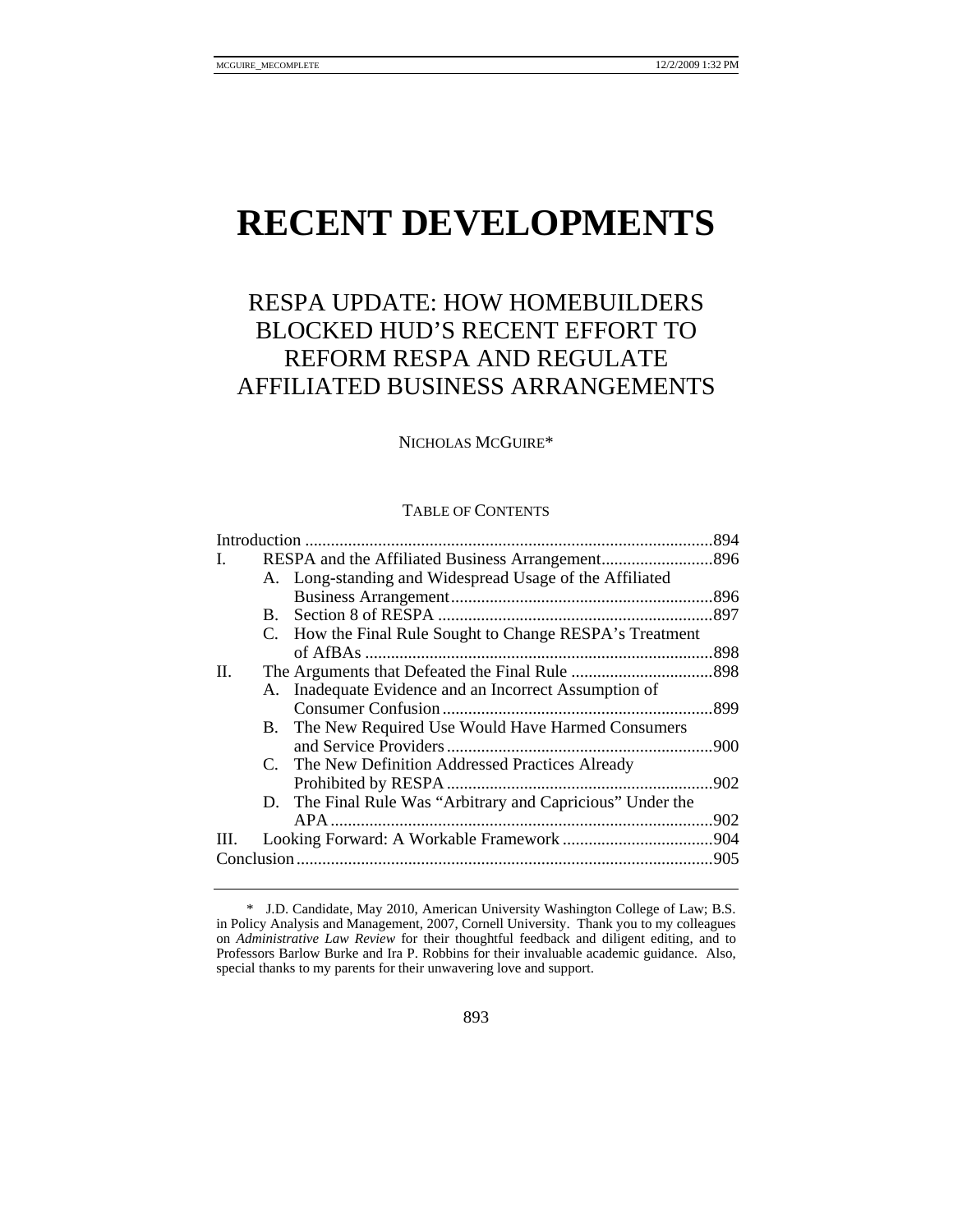#### **INTRODUCTION**

Our nation is in the midst of one of the most devastating financial crises in its history. Fueling this crisis is a housing market decimated by abusive lending practices, rapidly falling home values, alarming foreclosure rates, and diminishing consumer confidence. Appropriately, the most publicized measures considered by the federal government seek to rejuvenate home values, curb foreclosures, and aid mortgages in danger of default. But many argue that enduring change requires more-stringent regulation of the practices that facilitated our current crisis, which necessitates "a thorough review of our regulatory infrastructure, the behavior of regulators and their agencies, and the regulatory philosophy that informed their decisions."<sup>1</sup> It was this sentiment that recently motivated the Department of Housing and Urban Development  $(HUD)^2$  to revamp the Real Estate Settlement Procedures Act  $(RESPA)$ ,<sup>3</sup> the federal statute that governs residential real estate settlement services and closing costs.<sup>4</sup>

Congress enacted RESPA in 1974 as a response to mounting concern about the rise of settlement costs in the American land conveyancing market.<sup>5</sup> It immediately generated intense criticism and, to this day, remains a hotly contested topic among regulators, consumers, and

 <sup>1.</sup> CONG. OVERSIGHT PANEL, SPECIAL REPORT ON REGULATORY REFORM: MODERNIZING THE AMERICAN FINANCIAL REGULATORY SYSTEM; RECOMMENDATIONS FOR IMPROVING OVERSIGHT, PROTECTING CONSUMERS, AND ENSURING STABILITY 6 (2009), http://cop.senate.gov/documents/cop-012909-report-regulatoryreform.pdf [hereinafter REGULATORY REFORM].

 <sup>2.</sup> The Secretary of the Department of Housing and Urban Development (HUD) is authorized to enforce the Real Estate Settlement Procedures Act (RESPA) and to prescribe rules and regulations as necessary to achieve the Act's purposes. *See* 12 U.S.C. § 2617(a) (2006) (empowering the Secretary to administer RESPA); *see also* § 2602(6) (defining *Secretary* to mean the Secretary of HUD for purposes of RESPA).

 <sup>3.</sup> Real Estate Settlement Procedures Act of 1974, Pub. L. No. 93-533, 88 Stat. 1724 (1974) (codified as amended at 12 U.S.C. §§ 2601−2617 (2006)).

 <sup>4. &</sup>quot;Settlement services" are provided in connection with any real estate settlement and include title searches and examinations, document preparations, loan originations, property inspections, and services rendered by a real estate broker or attorney. *See*  § 2602(3) (defining *settlement services* for purposes of RESPA).

<sup>5</sup>*. See* DEP'T OF HOUS. & URBAN DEV. & VETERANS ADMIN., 92D CONG., MORTGAGE SETTLEMENT COSTS 4 (1972) (confirming that settlement costs were unusually high in various parts of the country and revealing a complex web of referral fees, kickbacks, and commissions designed to incentivize the industry). *Compare* John C. Payne, *Conveyancing Practice and the Feds: Some Thoughts About RESPA*, 29 ALA. L. REV. 339, 344–50 (1978) (attributing the rise in settlement costs to a gradual transition from the relatively simple land conveyancing methods of the early twentieth century to a much more complicated and institutionalized process dominated by banks, insurance companies, savings and loan institutions, and mortgage companies), *with* Diana Stopello, *Federal Regulation of Home Mortgage Settlement Costs: RESPA and its Alternatives*, 63 MINN. L. REV. 367, 374 (1979) (crediting the government's concern for rising settlement costs to its ubiquitous anxiety over mortgage interest rates).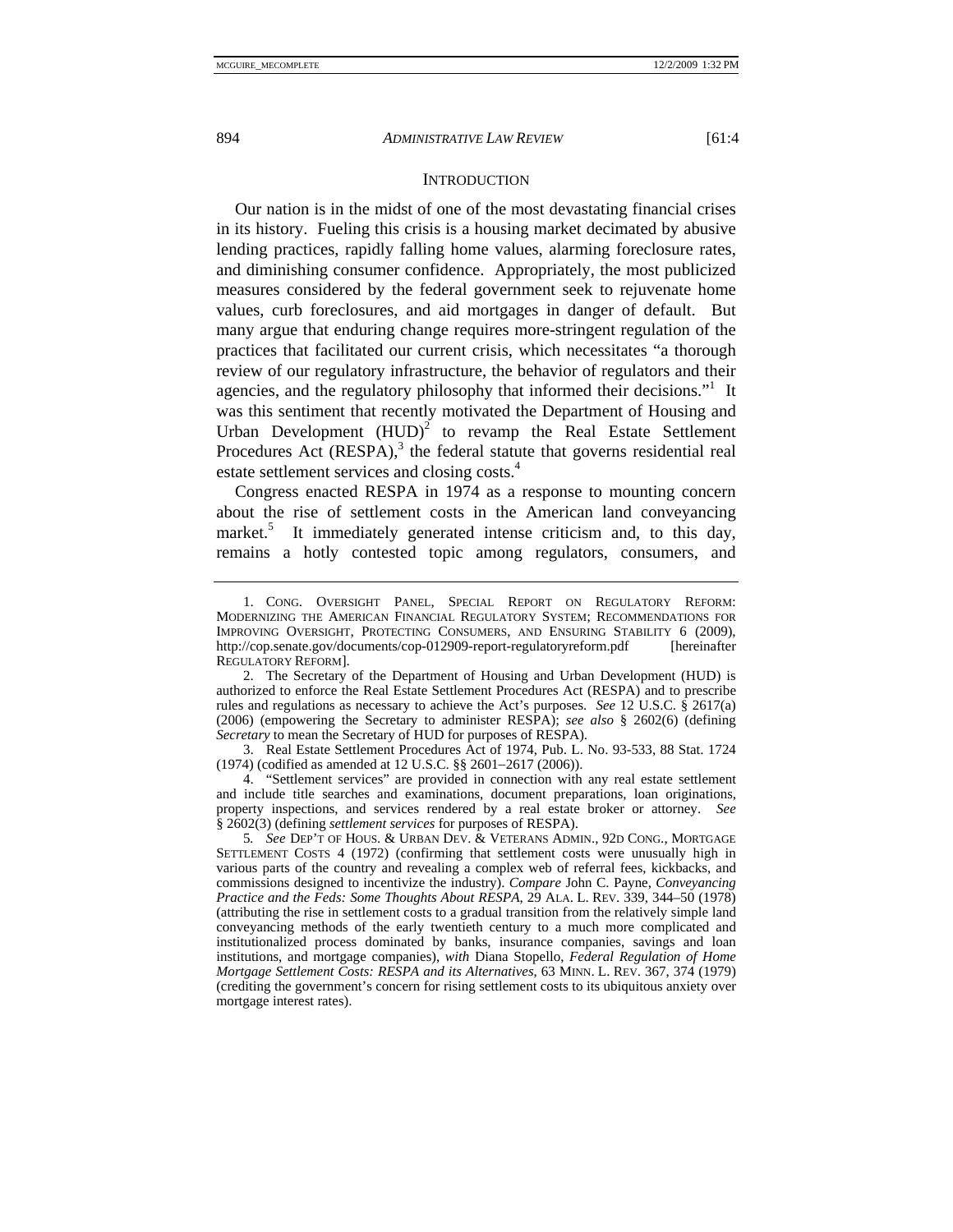settlement service providers.<sup>6</sup> Over the years, this unwavering public criticism has led Congress and HUD to issue numerous proposals for RESPA amendments and regulations, few of which have actually come to fruition.<sup>7</sup> But regardless of where one stands on RESPA reform most agree that RESPA is, and has always been, incomplete and in need of overhaul. $8$ Never has this sentiment been more palpable than today.

In 2008, in the waning months of the Bush presidency, HUD answered the demand for reform.<sup>9</sup> Although the agency's Final Rule implements numerous changes to RESPA, this Recent Development focuses exclusively on one of its more controversial aspects: the definition of *required use* and its impact on the affiliated business arrangement (AfBA). This Recent Development summarizes the arguments of the National Association of Homebuilders (NAHB) and various public commenters that recently caused HUD to withdraw the new definition of required use.<sup>10</sup> Although this Recent Development demonstrates that the required use definition was a legally flawed and inappropriate solution to the problems HUD sought to remedy, $\frac{11}{11}$  it advocates using the definition's strengths and

9*. See* Real Estate Settlement Procedures Act (RESPA): Rule to Simplify and Improve the Process of Obtaining Mortgages and Reduce Consumer Settlement Costs, 73 Fed. Reg. 68,204 (Nov. 17, 2008) (to be codified at 24 C.F.R. pts. 203 & 3500) (amending HUD regulations to provide "more timely and effective disclosures related to mortgage settlement costs for federally related mortgage loans to consumers").

 10. In response to the National Association of Homebuilders's (NAHB's) lawsuit, HUD twice delayed the effective date of the required use definition. Deferred Applicability Date for the Revised Definition of "Required Use," 74 Fed. Reg. 2369, 2369–70 (Jan. 15, 2009); Further Deferred Applicability Date for the Revised Definition of "Required Use" and Solicitation of Public Comment on Withdrawal of Required Use Provision, 74 Fed. Reg. 10,172, 10,172 (Mar. 10, 2009). Ultimately, overwhelming public concern and a lawsuit brought by the NAHB forced HUD to withdraw the required use definition. *See generally* Withdrawal of Revised Definition of "Required Use," 74 Fed. Reg. 22,822 (May 15, 2009) (announcing the withdrawal of the required use definition).

11*. See* OFFICE OF POLICY DEV. & RESEARCH, U.S. DEP'T OF HOUS. & URBAN DEV., REGULATORY IMPACT ANALYSIS & INITIAL REGULATORY FLEXIBILITY ANALYSIS FR-5180-F-02: FINAL RULE TO IMPROVE THE PROCESS OF OBTAINING MORTGAGES AND REDUCE CONSUMER COSTS 3-89 (2008) [hereinafter IMPACT ANALYSIS] (advancing three arguments to support its change of the required use definition: (1) assessing the value of incentives offered by affiliated businesses inhibits effective shopping for loans and other settlement

<sup>6</sup>*. See* Charles G. Field, *RESPA In a Nutshell*, 11 REAL PROP. PROB. & TR. J. 447, 447 (1976) ("To say that RESPA's early days were stormy is to confuse a mild Spring rain with a hurricane of the Fall.").

<sup>7</sup>*. See generally* John C. Weicher, *Why Do We Need to Reform RESPA?*, *in* REGULATORY ISSUES DEBATE: POINT-COUNTERPOINT 5, 5 (2006), http://www.realtor.org/ GAPublic.nsf/files/pointcounterpoint.pdf/\$FILE/pointcounterpoint.pdf (lamenting that the lack of meaningful RESPA reform measures since 1974 has resulted in an antiquated statute that is years behind a dramatically evolved real estate industry).

<sup>8.</sup> See generally Eloisa C. Rodriguez-Dod, *RESPA—Questioning Its Effectiveness*, 24 HAMLINE L. REV. 68 (2000) (assessing RESPA's efficacy in actually achieving its original goals and purposes).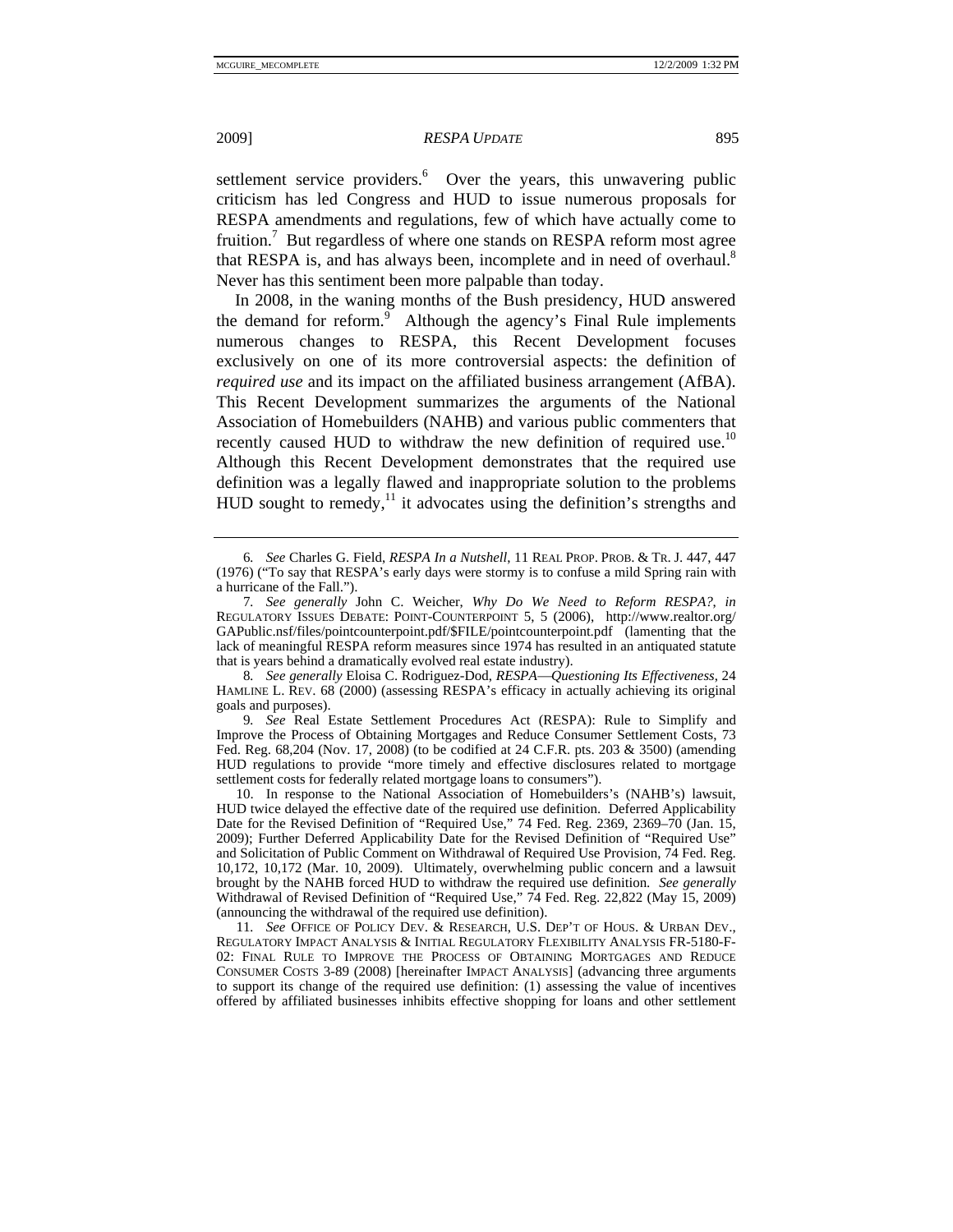weaknesses as a springboard for future efforts to reform RESPA and regulate AfBAs.

#### I. RESPA AND THE AFFILIATED BUSINESS ARRANGEMENT

# *A. Long-standing and Widespread Usage of the Affiliated Business Arrangement*

The AfBA is neither a new phenomenon nor exclusive to the real estate settlement industry.<sup>12</sup> By regulation, Congress defined an AfBA as a business structure in which a person refers clients to a settlement service provider when such person has an affiliate relationship with the provider or an indirect or direct ownership interest in the provider of more than one percent.13 For decades market professionals and service providers have entered AfBAs as a means to spread risk, gain entry into new markets, and share in the profits of cooperating service providers.<sup>14</sup> Proponents of AfBAs argue that when structured properly the arrangements stimulate competition, provide homebuyers with greater choice of settlement services, and "lower costs . . . by allowing diversified companies to streamline administrative expenses and offer consumer discounts and rebates on packages of services."<sup>15</sup>

On the other hand, critics condemn the statutory protection of such

services; (2) some builders may raise their prices to account for the offered incentive; and (3) as the National Association of Mortgage Brokers argues, builder incentives are inherently anticompetitive).

<sup>12</sup>*. See* Howell E. Jackson, *The Trilateral Dilemma in Financial Regulation*, *in* OVERCOMING THE SAVING SLUMP: HOW TO INCREASE THE EFFECTIVENESS OF FINANCIAL EDUCATION AND SAVING PROGRAMS 82 (Anna Maria Lusardi ed., 2008) (discussing the operation of Affiliated Business Arrangements (AfBAs) in the markets for real estate, pension plans, investment management, students loans, and insurance).

<sup>13</sup>*. See* 12 U.S.C. § 2602(7) (2006) (defining *affiliated business arrangement* for purposes of RESPA); *see also* Howell E. Jackson & Laurie Burlingame, *Kickbacks or Compensation: The Case of Yield Spread Premiums*, 12 STAN. J.L. BUS. & FIN. 289, 312 (2007) (referring to AfBAs as "the trilateral dilemma" and demonstrating how lenders' payment of yield spread premiums to mortgage brokers exemplifies the AfBA structure).

 <sup>14.</sup> Joseph Kolar et al., *RESPA Review: "Kicking Back" and "Doing the Splits*,*"* 62 BUS. LAW. 599, 603 (2007).

 <sup>15.</sup> Nat'l Ass'n of Home Builders, Mortgage Lending, http://www.nahb.org/generic.aspx?genericContentID=79479 (last visited Oct. 7, 2009); *see also* DONALD L. MARTIN & RICHARD E. LUDWICK, JR., AFFILIATED BUSINESS ARRANGEMENTS AND THEIR EFFECTS ON RESIDENTIAL REAL ESTATE SETTLEMENT COSTS: AN ECONOMIC ANALYSIS  $7, 9-10$  (2006), http://www.respro.org/docs/CAP%20RESPRO%20Study%20(2).pdf (explaining that AfBAs often produce "economies of scope" that stem from "the provision of multiple services . . . that employ common resources, . . . which would not be otherwise available").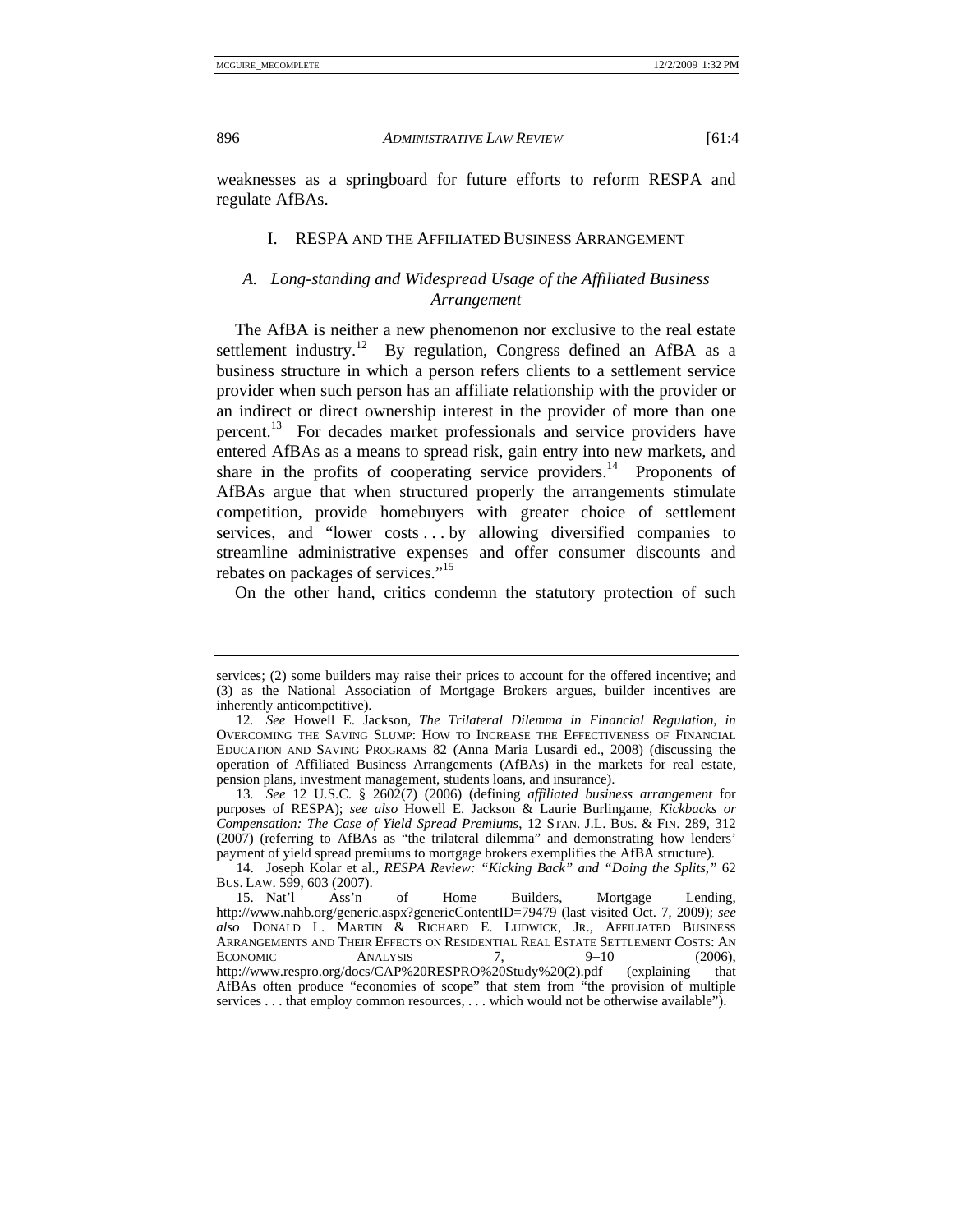2009] *RESPA UPDATE* 897

business arrangements in a variety of markets and contexts.<sup>16</sup> Opponents cite numerous reasons why AfBAs are harmful and should not be promoted through legislation: they cause consumer confusion, increase costs to consumers, encourage price discrimination, distort competition, and unfairly burden small or independent businesses.<sup>17</sup> There is also evidence that AfBAs have recently become more prevalent, which has opponents worried that the problems described herein will soon overwhelm the entire real estate settlement industry unless the federal government acts quickly.<sup>18</sup>

# *B. Section 8 of RESPA*

Section 8 of RESPA is a fundamental component of the campaign to educate consumers on AfBAs and one of the statute's most litigated provisions. It generally prohibits service providers from giving or accepting "any fee, kickback, or thing of value" in exchange for referring consumers to other service providers.<sup>19</sup> Section 8, however, was not intended to eliminate the consolidation of settlement services by affiliated entities, a fact that Congress unequivocally confirmed in 1983 by codifying an AfBA exception into Section 8's anti-kickback provision.<sup>20</sup> The exemption allows affiliated businesses to benefit from referrals as long as (1) the AfBA is disclosed to the referred borrower, (2) the referred borrower *is not required to use* the affiliated business, and (3) the referring service provider does not offer or accept any kickbacks or referral fees otherwise prohibited by Section  $8<sup>21</sup>$  The definition of required use, therefore, is of great consequence because it dictates how and when real estate services can be bundled. Aware of this significance, HUD sought to

<sup>16</sup>*. See* Conrad G. Tuohey, *Kickbacks, Rebates and Tying Arrangements in Real Estate Transactions; The Federal Real Estate Settlement Act of 1974; Antitrust and Unfair Practices*, 2 PEPP. L. REV. 309, 310, 349−50 (1975) (expressing pessimism for newly enacted RESPA's ability to regulate harmful affiliated relationships because "[t]hey wield such tremendous political and financial power that, even in those rare instances when they are scrutinized or understood, they nevertheless emerge unscathed").

<sup>17</sup>*. See* Withdrawal of Revised Definition of "Required Use," 74 Fed. Reg. 22,822, 22,824–26 (May 15, 2009) (to be codified at 24 C.F.R. pt. 3500) (summarizing the arguments against AfBAs and the withdrawal of the required use definition).

<sup>18</sup>*. See* U.S. GOV'T ACCOUNTABILITY OFFICE, ACTIONS NEEDED TO IMPROVE OVERSIGHT OF THE TITLE INDUSTRY AND BETTER PROTECT CONSUMERS 15 (2007) [hereinafter GAO REPORT] (documenting studies that indicate the use of AfBAs has been growing in recent years).

 <sup>19. 12</sup> U.S.C. § 2607(a) (2006).

<sup>20</sup>*. See* S. REP. NO. 93-866, at 3, 6–7 (1974); H.R. REP. NO. 98-123, at 76 (1983) (specifying that in creating the AfBA exemption, Congress did not intend to "change current law which prohibits the payment of unearned fees, kickbacks, or other things of value in return for referrals of settlement service business").

 <sup>21. 12</sup> U.S.C. § 2607(c).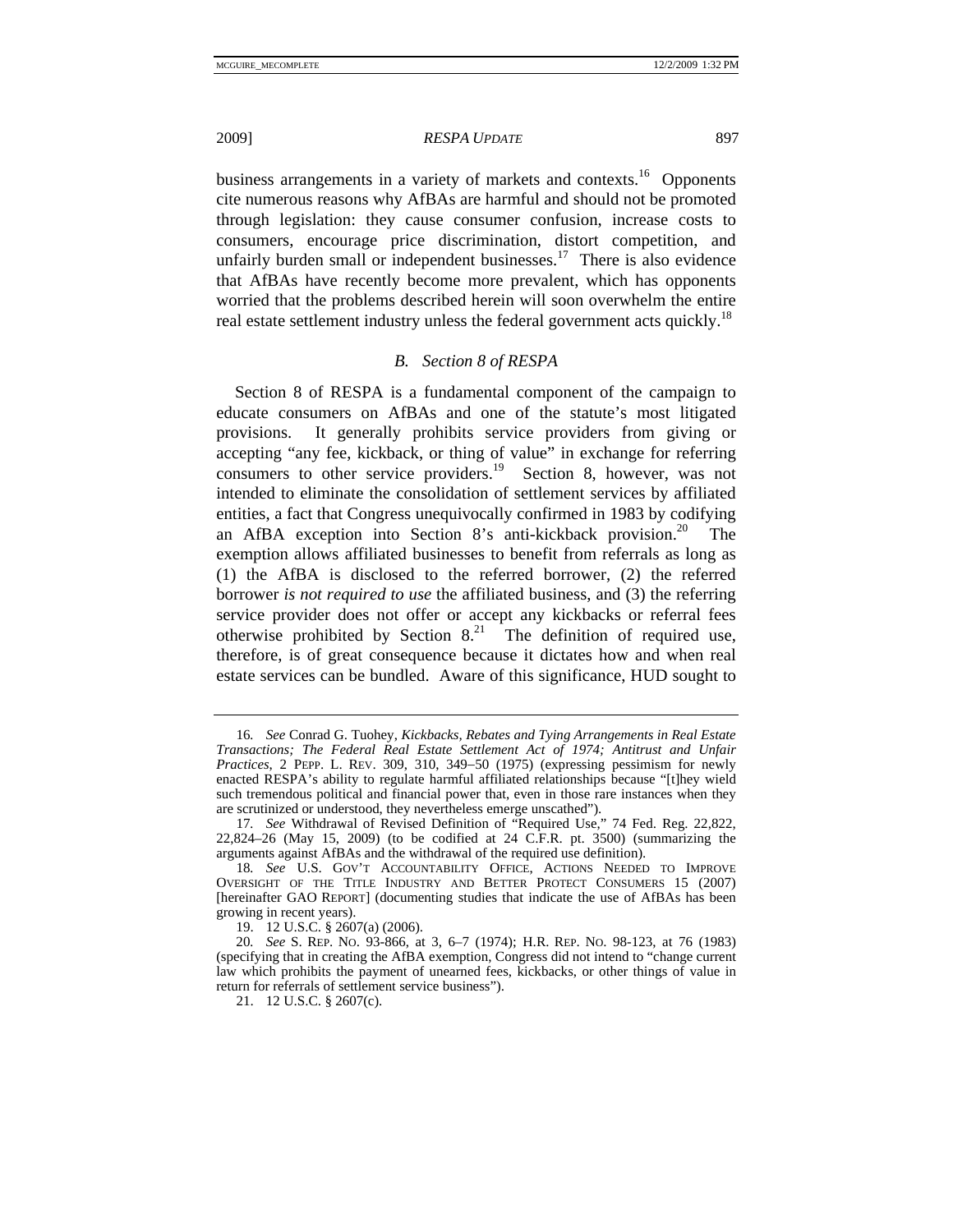clarify the phrase in 1992,<sup>22</sup> and in so doing produced the regulations that the Final Rule sought to supplant.

# *C. How the Final Rule Sought to Change RESPA's Treatment of AfBAs*

The Final Rule would have altered the definition of required use in three important ways. First, it would have expanded the applicability of the definition to "persons," making clear that buyers *and* sellers would be eligible to receive discounts for a legitimate combination of settlement services.<sup>23</sup> Second, the definition would have included economic disincentives *and* incentives that are contingent upon the consumer's use of a particular settlement service provider.<sup>24</sup> Third, and most importantly, the definition clarified that a *settlement service provider* could offer bona fide discounts and incentives that were tied to a person's use of an affiliated business.<sup>25</sup> The effect of this revision would have been to disqualify homebuilders and other nonsettlement service providers from offering incentives under the AfBA exemption.<sup>26</sup> Nonetheless, in HUD's view these changes would encourage service providers to offer, and consumers to shop for, the most cost-effective and advantageous settlement services.<sup>27</sup>

# II. THE ARGUMENTS THAT DEFEATED THE FINAL RULE

HUD's goals of promoting comparative shopping by consumers and limiting settlement costs were unquestionably warranted and laudable. However, when faced with the NAHB's lawsuit and significant public disapproval, the following four arguments forced HUD to withdraw its

<sup>22</sup>*. See* Real Estate Settlement Procedures Act (Regulation X), 57 Fed. Reg. 49,600, 49,603 (Nov. 2, 1992) (clarifying "that *bona fide* discounts and certain packaging of settlement services which provide options are not violations of the 'required use' provision").

<sup>23</sup>*. See* Real Estate Settlement Procedures Act (RESPA): Rule to Simplify and Improve the Process of Obtaining Mortgages and Reduce Consumer Settlement Costs, 73 Fed. Reg. 68,204, 68,235−36 (Nov. 17, 2008) (implementing this change as a response to comments that sellers should not be precluded from receiving discounts because they are the parties who typically pay the settlement costs in real estate transactions).

<sup>24</sup>*. See id.* at 68,234 (noting HUD's belief that economic disincentives can be as problematic as incentives in choosing settlement service providers).

<sup>25</sup>*. See id.* at 68,239−40 (allowing for such bona fide discounts provided the use of a combination of affiliated entities is optional and the lower price afforded by the combination "is not made up by higher costs elsewhere in the settlement process").

<sup>26</sup>*. See* IMPACT ANALYSIS, *supra* note 11, at 3-91 (admitting that "only lenders and settlement service providers affiliated with builders of new homes could lose from the change in required use").

<sup>27</sup>*. See id.* (claiming that the new definition does not eliminate the benefits often associated with AfBAs, but merely limits a builder's ability to steer consumers from the least expensive services in favor of its affiliate).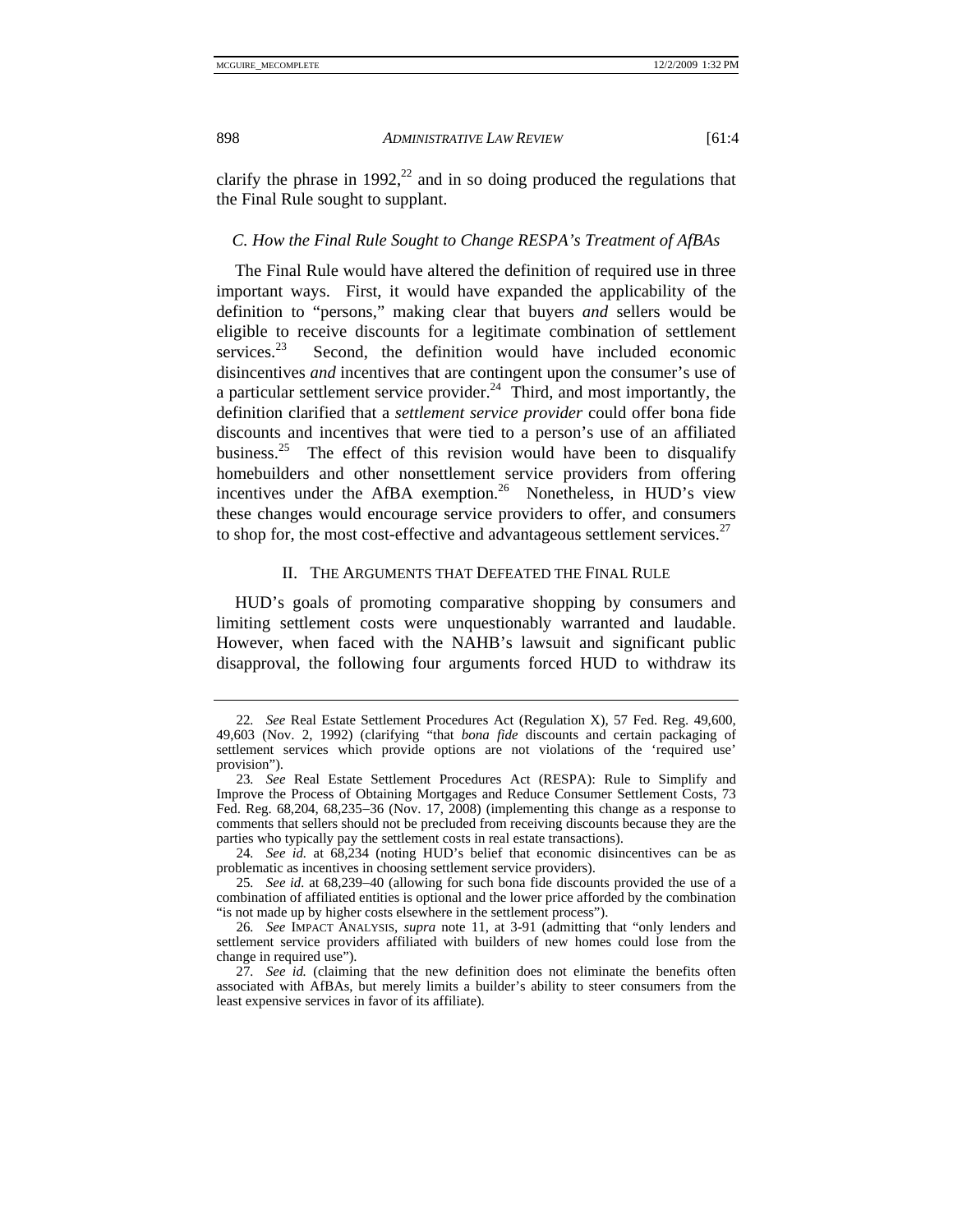required use definition on May 15, 2009.<sup>28</sup>

# *A. Inadequate Evidence and an Incorrect Assumption of Consumer Confusion*

HUD claimed that the new definition would eliminate the dilemma that consumers cannot effectively shop for the cheapest settlement services and loan terms when their choices are tainted by complicated and unfavorable AfBAs.<sup>29</sup> The borrower's inability to understand the details and value of incentives, HUD argued, allows builders to capitalize on the confusion and restricts consumer choice.<sup>30</sup> However, recent consumer surveys indicate that HUD misinterpreted consumer aversions for bundled services and exaggerated consumer confusion regarding the value of nonfinancial incentives.<sup>31</sup>

HUD's entire argument about consumer confusion was speculative and predicated on the assumption of consumer ignorance.<sup>32</sup> If HUD was truly concerned about borrowers' ability to calculate the value of certain incentives, then it should have considered a rule that required their value be approximated in a disclosure document such as the Good Faith Estimate (GFE).33 The fact that *some* consumers are confused about the value of

30. IMPACT ANALYSIS, *supra* note 11, at 3-89.

<sup>28</sup>*. See* Withdrawal of Revised Definition of "Required Use," 74 Fed. Reg. 22,822 (May 15, 2009) (announcing withdrawal of the rule as well as a new rulemaking procedure).

 <sup>29.</sup> IMPACT ANALYSIS, *supra* note 11, at 3-89. Despite HUD's claim that affiliated providers charge consumers higher prices than independent service providers, recent data indicates that the cost of bundled services is often the same as, and in many cases lower than, unaffiliated services. *See* LEXECON, INC., ECONOMIC STUDY OF TITLE/CLOSING PRICES OF AFFILIATED BUSINESSES 2 (1995) (examining 1,000 real estate transactions in seven states and finding that the prices of title-related services were the same for affiliated and unaffiliated providers); PAUL A. ANTON, ECONOMIC ISSUES RELATING TO THE TITLE INSURANCE INDUSTRY IN MINNESOTA: WOULD FURTHER REGULATION BE HELPFUL? 6–8 (1992), http://www.savvybroker.com/AntonStudy.pdf (reporting that prices for title-related services of affiliated providers were slightly lower than those of unaffiliated providers in the Minneapolis–St. Paul area).

<sup>31</sup>*. See* HARRIS INTERACTIVE, ONE-STOP SHOPPING CONSUMER PREFERENCES 49–50 (2008), http://www.realtor.org/diversified\_re\_firms/20080501\_one\_stop\_shopping (follow "View Full Survey Findings" hyperlink) (surveying 1,446 homebuyers, of which 96% perceived that bundling makes the home-buying process easier and 93% would consider using a bundled provider); WESTON EDWARDS & ASSOCS., SIGNIFICANT CHANGES FOUND IN THE WAY HOMES ARE BOUGHT AND SOLD 41 (2003) (sampling 1,000 recent homebuyers and reporting that 68% would definitely or were "highly likely" to use a single bundled service provider if given the opportunity).

<sup>32</sup>*. See* IMPACT ANALYSIS, *supra* note 11, at 3-89 to -90 (relying on hypothetical situations in which HUD itself assumes a consumer would be confused).

 <sup>33.</sup> The Good Faith Estimate (GFE) is a standard form required by RESPA, which must be provided by a mortgage lender or broker to a customer and includes an itemized list of fees and costs associated with a home loan. *See* 12 U.S.C. §§ 2603−2605(a) (2006)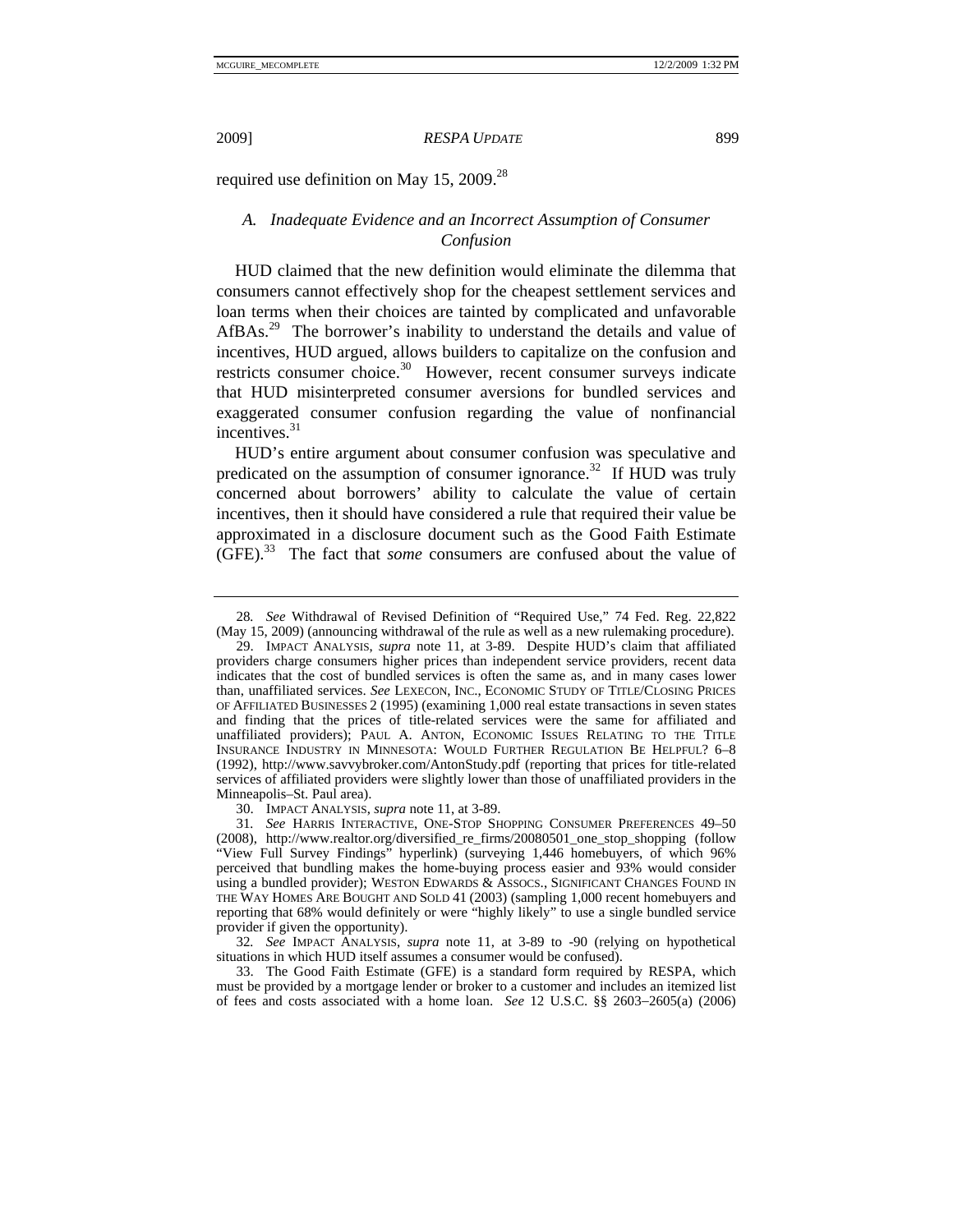incentives did not justify the sweeping prohibition of *all* builder incentives, especially when HUD did not present sufficient evidence that consumer confusion actually exists.34

On the other hand, the new definition may actually have restricted consumer choice, thus causing the exact problem that HUD tried to prevent; by prohibiting *all* incentives and discounts, even the genuine ones, consumers would lose the ability to choose those options that have previously proved beneficial. Furthermore, HUD incorrectly assumed that price is the only factor that consumers use to compare service providers.<sup>35</sup> In actuality, consumers base their choice of provider on a plethora of factors such as price, convenience, timelines, reputation, and experience.<sup>36</sup> Any assessment of AfBAs must take into account these nonmonetary benefits.

# *B. The New Required Use Would Have Harmed Consumers and Service Providers*

Contrary to HUD's projected savings, the new definition may have actually increased costs to homebuyers in two ways. First, HUD recognized that "[e]valuating the deal that [consumers] are being offered is a formidable and costly task."<sup>37</sup> Yet confusingly, the prohibition of certain bundled services would mean that consumers would have more deals, terms, and providers to compare. In many circumstances it may be more costly and burdensome for consumers to compare individual services separately—loan terms, housing prices, and settlement costs—than to compare bundles of related services.<sup>38</sup> Second, AfBAs allow providers to

<sup>(</sup>directing the creation of and describing a standard settlement form to disclose settlement costs of all federally related mortgages); 24 C.F.R. § 3500.6(a)(1) (2004) (requiring mortgage lenders to deliver a special information booklet to anyone on whose behalf the lender prepares a federally related mortgage loan application).

<sup>34</sup>*. See* ANTON, *supra* note 29, at 6–7 (urging that unless proponents of further legislation can document evidence that AfBAs raise prices, downgrade service, or cause abusive practices, "more rigorous enforcement of existing laws would be the preferred remedy").

<sup>35</sup>*. See* Martin & Ludwick, *supra* note 15, at 6 (explaining that the theory that AfBAs raise costs and ultimately disadvantage consumers implicitly assumes that these relationships provide "no tangible benefits that might warrant a higher price").

<sup>36</sup>*. See* HARRIS INTERACTIVE, *supra* note 31, at 55 (reporting that of the many documented advantages of one-stop shopping, 73% of those surveyed identified an increased efficiency and manageability, 73% an enhanced convenience, 73% an ability to prevent "things from falling through the cracks," and 71% a more cooperative team working to ensure completion of the transaction).

 <sup>37.</sup> IMPACT ANALYSIS, *supra* note 11, at 3-90.

<sup>38</sup>*. See HUD's Proposed RESPA Rule: Hearing Before the Subcomm. on Oversight & Investigations of the H. Comm. on Financial Services*, 110th Cong. 285, 290 (2008)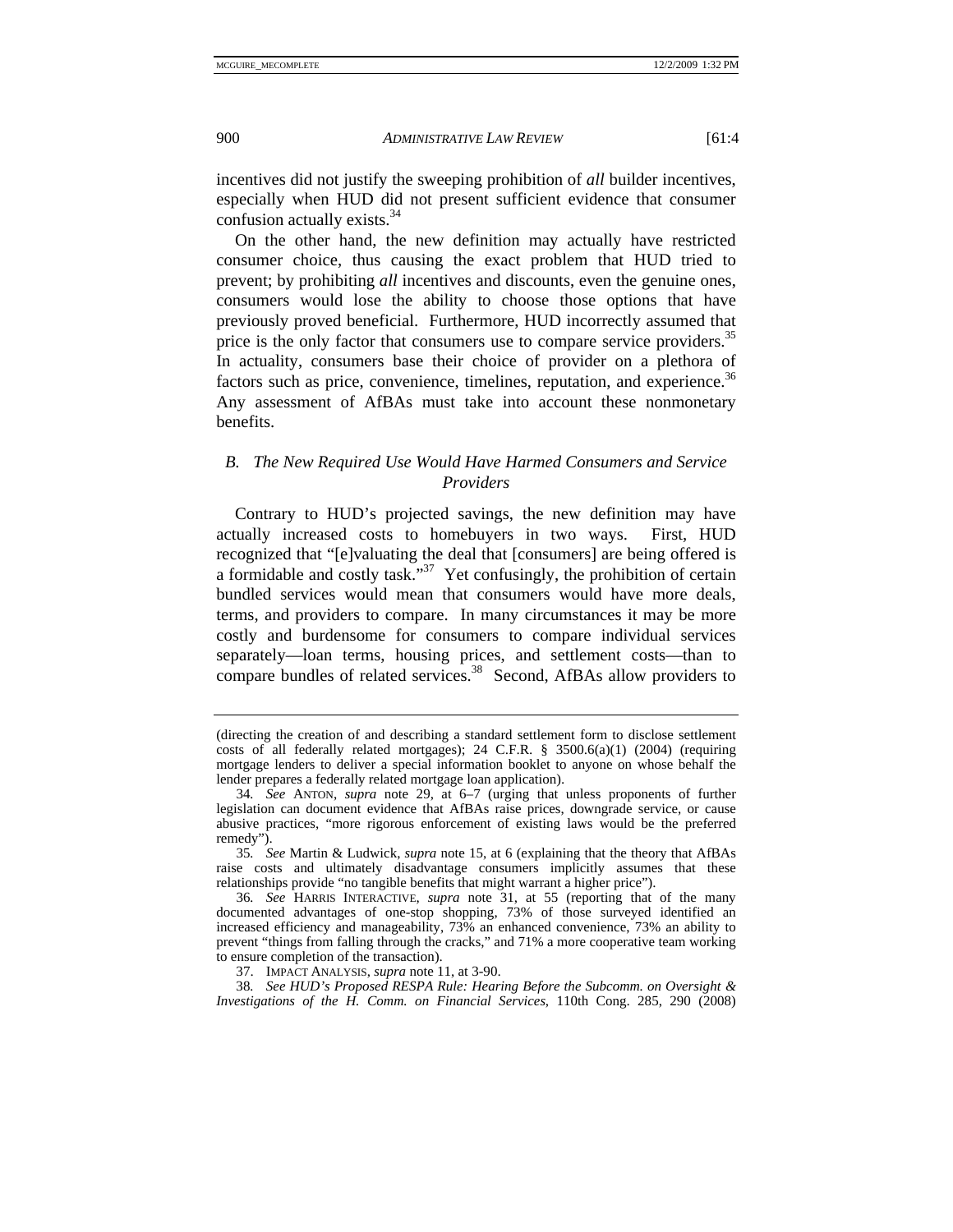offer discounted services that create efficiencies and in turn lower costs to consumers.39 The new definition would have actually prevented service providers from enjoying the benefits of affiliated relationships, thereby stifling their ability to pass savings along to consumers.<sup>40</sup>

On the supply side, HUD recognized that the new definition of required use might harm certain entities but claimed that only a small segment of the industry would actually have been affected—only those lenders and service providers affiliated with builders of new homes.<sup>41</sup> In reaching this conclusion, HUD relied on the unsubstantiated assumption "that only large construction companies could afford to have affiliates. $142$  Because new homes represent a small share of total home sales and large builders construct a small percentage of these new homes, HUD claimed that any potential harm would affect a mere 5% of the market.<sup>43</sup> However, a 2006 study by the Joint Center for Housing Studies of Harvard University reported that the nation's ten largest homebuilders represented 21% of the market for new single-family home sales, a dramatic increase from their 8% share in 1992. $44\overline{ }$  With enormous growth in the number of new homes being built and the recent consolidation of the homebuilding industry, HUD likely understated the extent to which the new definition would harm homebuilders. In addition, HUD's assessment assumed that only large builders use AfBAs, a proposition for which it provided no supporting data.45 In actuality, any forecast of the detriment to homebuilders must account for the possibility that small builders also use affiliates.

<sup>(</sup>testimony of Debra Still, CEO, Pulte Mortgage LLC) (arguing that AfBAs lead to "wellcoordinated, efficient transactions," which prevent mistakes that lead to delayed closings, minimize costs to consumers, and enhance convenience).

<sup>39</sup>*. See* Martin & Ludwick, *supra* note 15, at 9 (noting that "consumers may benefit from 'one stop shopping' which would include the greater convenience, accountability, and quality assurance of complementary settlement services").

<sup>40</sup>*. But see* IMPACT ANALYSIS, *supra* note 11, at 3-90 (acknowledging the benefits of affiliated relationships but arguing that the new definition of required use poses even greater advantages).

<sup>41</sup>*. Id.* at 3-91.

<sup>42</sup>*. Id.*

<sup>43</sup>*. Id.*

<sup>44</sup>*. See* WILLIAM APGAR & KERMIT BAKER, JOINT CTR. FOR HOUS. STUDIES OF HARVARD UNIV., THE EVOLVING HOME BUILDING INDUSTRY & IMPLICATIONS FOR CONSUMERS 3 (2006), http://www.jchs.harvard.edu/publications/industrystudies/w06- 2 evolving homebuilding industry/w06-2 evolving homebuilding industry.pdf (finding also that nearly seventeen million new homes have been built in the past decade, and that 1.7 million single family homes in 2005 alone is by far the highest number ever recorded).

<sup>45</sup>*. See* IMPACT ANALYSIS, *supra* note 11, at 3-91 (conceding that the predicted consumer savings from the new required use definition are based solely on assumptions because "[i]ndustry data concerning the proportion of builders that have affiliated lender or settlement service providers do not exist").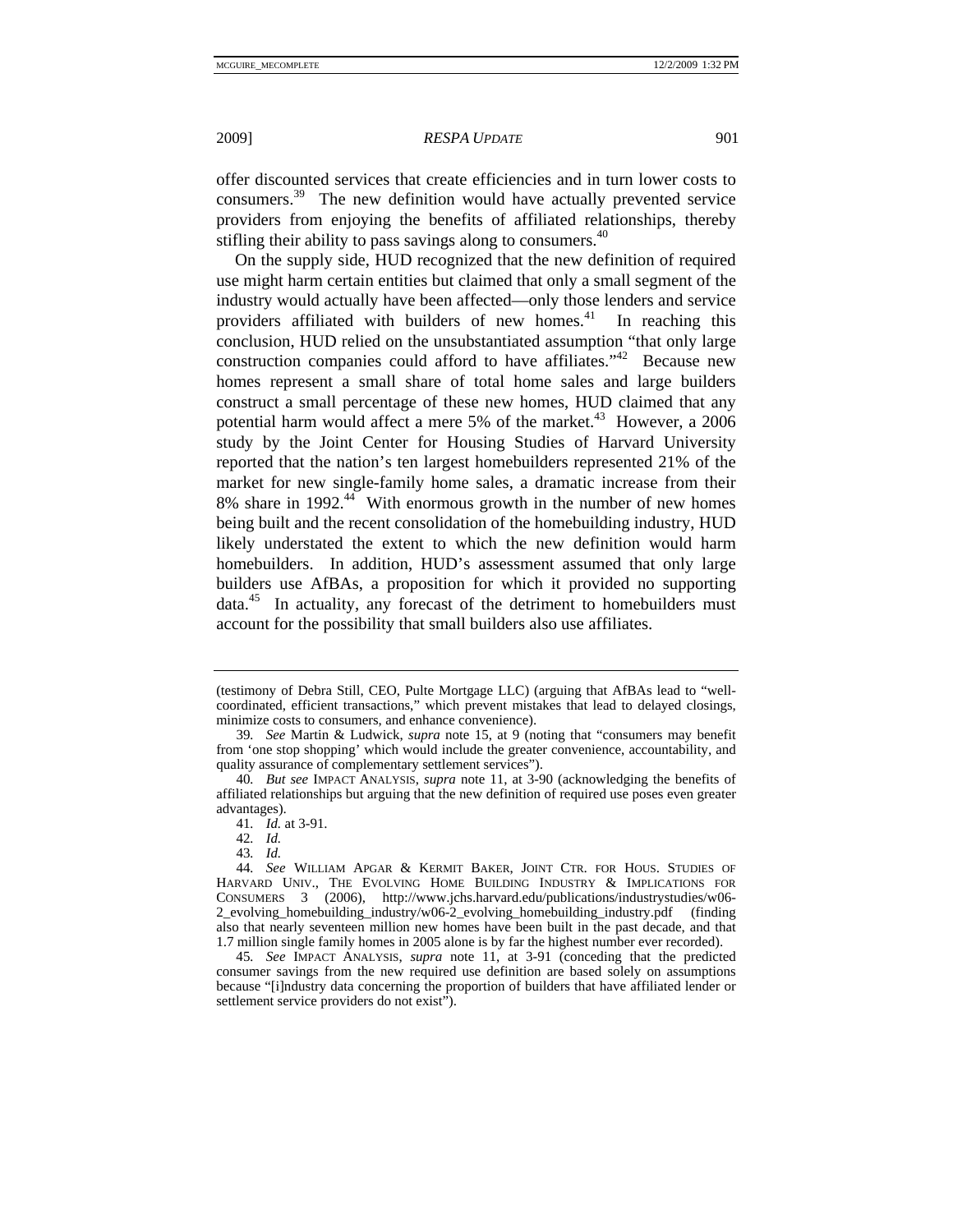### *C. The New Definition Addressed Practices Already Prohibited by RESPA*

According to HUD, some builders may compensate for the economic incentives they offer to consumers by "surreptitiously raising other charges beyond the market price," such as interest rates, home prices, or closing costs.46 Although such practices are certainly harmful and deserve regulatory attention, they are already prohibited by current RESPA provisions.<sup>47</sup> Nonetheless, HUD believed that because these practices are difficult to monitor and enforce, it would be easier to simply prohibit *all* builder discounts.48 However, the fact that *some* service providers engage in practices that currently violate RESPA does not warrant a heavy-handed prohibition of all builder incentives, especially those that benefit consumers.

## *D. The Final Rule Was "Arbitrary and Capricious" Under the APA*

Under the Administrative Procedure Act (APA), a reviewing court may set aside an agency action that is "arbitrary, capricious, an abuse of discretion, or otherwise not in accordance with law."<sup>49</sup> Over the years, courts have identified numerous reasons to invalidate agency actions as arbitrary and capricious.50 Accordingly, this Recent Development summarizes four reasons, advanced by the NAHB and other commenters, why the Final Rule was arbitrary and capricious.

First, the Final Rule failed to present an adequate supporting basis for its stated rationale. Although the APA's statement of basis and purpose is by no means an onerous obligation, it does require an agency to examine the relevant data and put forth an adequate explanation of its choice that possesses some connection to the facts.<sup>51</sup> HUD's Final Rule was so devoid

<sup>46</sup>*. Id.* at 3-89.

<sup>47</sup>*. See id.* ("Such behavior is a violation of the current rule: discounts must be legitimate and not built into the price of the house or the cost of the loan.").

<sup>48</sup>*. See id.* (noting the difficulties and costs of enforcement). *But see* Marsha L. Williams, *Update on RESPA*, 60 CONSUMER FIN. L.Q. REP. 138 (2006) (demonstrating significant growth in enforcement activities and settlements pertaining to sham AfBAs).

 <sup>49. 5</sup> U.S.C. § 706(2)(A) (2006).

<sup>50</sup>*. See, e.g.*, Fed. Election Comm'n v. Rose, 806 F.2d 1081, 1089 (D.C. Cir. 1986) (interpreting the arbitrary and capricious standard as "a label or conclusion applied to a rich variety of agency conduct, including sensible but legally flawed actions as well as outrageous ones").

<sup>51</sup>*. See* Motor Vehicle Mfrs. Ass'n v. State Farm Mut. Auto. Ins. Co., 463 U.S. 29, 43 (1983) (requiring a "rational connection between the facts and the choice made by the agency" (quoting Burlington Truck Lines, Inc. v. United States, 371 U.S. 156, 168 (1962)). *But see* Pers. Watercraft Indus. Ass'n v. Dep't of Commerce, 48 F.3d 540, 545−46 (D.C. Cir. 1995) (upholding an agency regulation even though it provided little actual authority to justify its policy choices).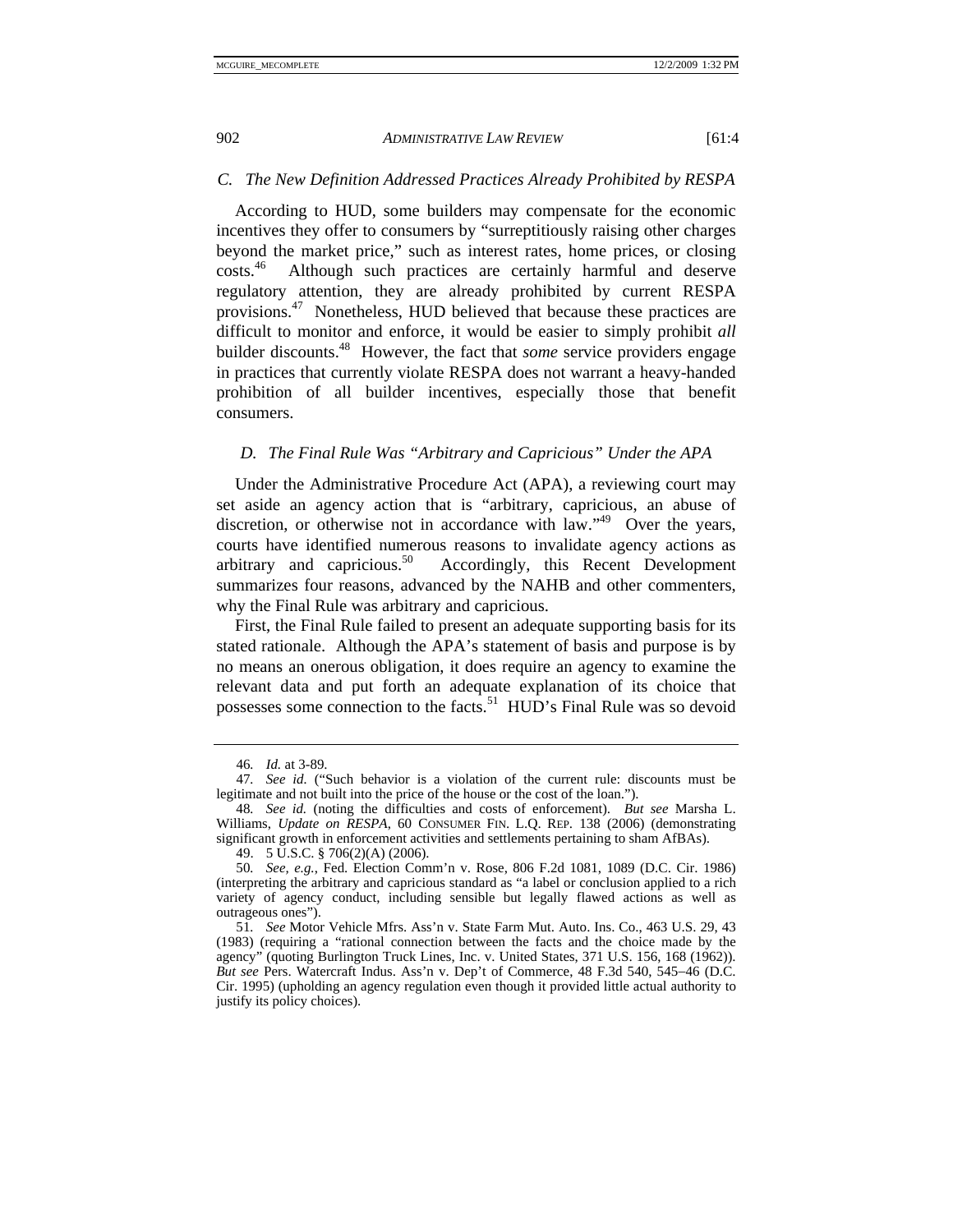of factual evidence to support its rationale for the new required use definition that it could hardly have been the product of a reasoned decisionmaking process.<sup>52</sup> The few reasons that  $\overline{HUD}$  did cite were not supported by the rulemaking record and actually contradicted extensive evidence before it. $53$ 

Second, HUD provided no basis for reversing its own long-standing regulations and policies in accordance with the APA. Courts recognize that an agency's interpretation of what is in the public interest may change, and thus simply require that an agency supply a reasoned analysis when it changes course. $54$  The new definition of required use represented a drastic shift of sixteen years of HUD's own policy, and its reliance on unsubstantiated assumptions and "flimsy anecdotal evidence" indicates that the Final Rule was not the product of "reasoned decisionmaking."55

Third, the Final Rule failed to address significant alternatives and public comments.56 HUD briefly summarized some of the proposed alternatives offered before and during the comment period but altogether ignored at least two significant ones. Public commenters explained at length the current rule's benefit to builders and consumers, as well as the damaging consequences that the new definition of required use would have for the entire industry. HUD's failure to consider less-restrictive alternatives and to address public comments frustrates the purpose of notice-and-comment rulemaking under the APA and further demonstrates that the Final Rule was not the product of a reasoned decision making process.<sup>57</sup>

<sup>52</sup>*. See* Nat'l Wildlife Fed'n v. Fed. Energy Regulatory Comm'n, 801 F.2d 1505, 1512 (9th Cir. 1986) (invalidating a rule on the grounds that the agency completely ignored extensive, contrary evidence and failed to explain its rejection of viable alternatives).

<sup>53</sup>*. See supra* Part IIA−B.

<sup>54</sup>*. See* Greater Boston Tel. Corp. v. FCC, 444 F.2d 841, 852 (D.C. Cir. 1970) ("[I]f an agency glosses over or swerves from prior precedents without discussion it may cross the line from the tolerably terse to the intolerably mute.").

 <sup>55.</sup> Penobscot Indian Nation v. U.S. Dep't of Hous. & Urban Dev., 539 F. Supp. 2d 40, 52 (D.D.C. 2008) (internal quotation marks omitted).

 <sup>56.</sup> Agencies need not address every conceivable alternative or comment, only significant ones. *See* Pub. Citizen, Inc. v. FAA, 988 F.2d 186, 197 (D.C. Cir. 1993) (upholding FAA's rule on the grounds that it adequately addressed those public comments that warranted review and was justified in ignoring those that merely stated "that the agency's premises or conclusions are wrong"); City of Brookings Mun. Tel. Co. v. FCC, 822 F.2d 1153, 1169–70 (D.C. Cir. 1987) (describing a significant alternative as one that does not merely suggest minor improvements to the current regulatory scheme but instead represents an "altogether different methodological approach").

<sup>57</sup>*. See* Canadian Ass'n of Petroleum Producers v. FERC, 254 F.3d 289, 299 (D.C. Cir. 2001) ("Unless the Commission answers objections that on their face seem legitimate, its decisions can hardly be classified as reasoned."); Nehemiah Corp. of Am. v. Jackson, 546 F. Supp. 2d 830, 847 (E.D. Cal. 2008) ("Allowing the public to submit comments to an agency that has already made its decision is no different from prohibiting comments altogether.").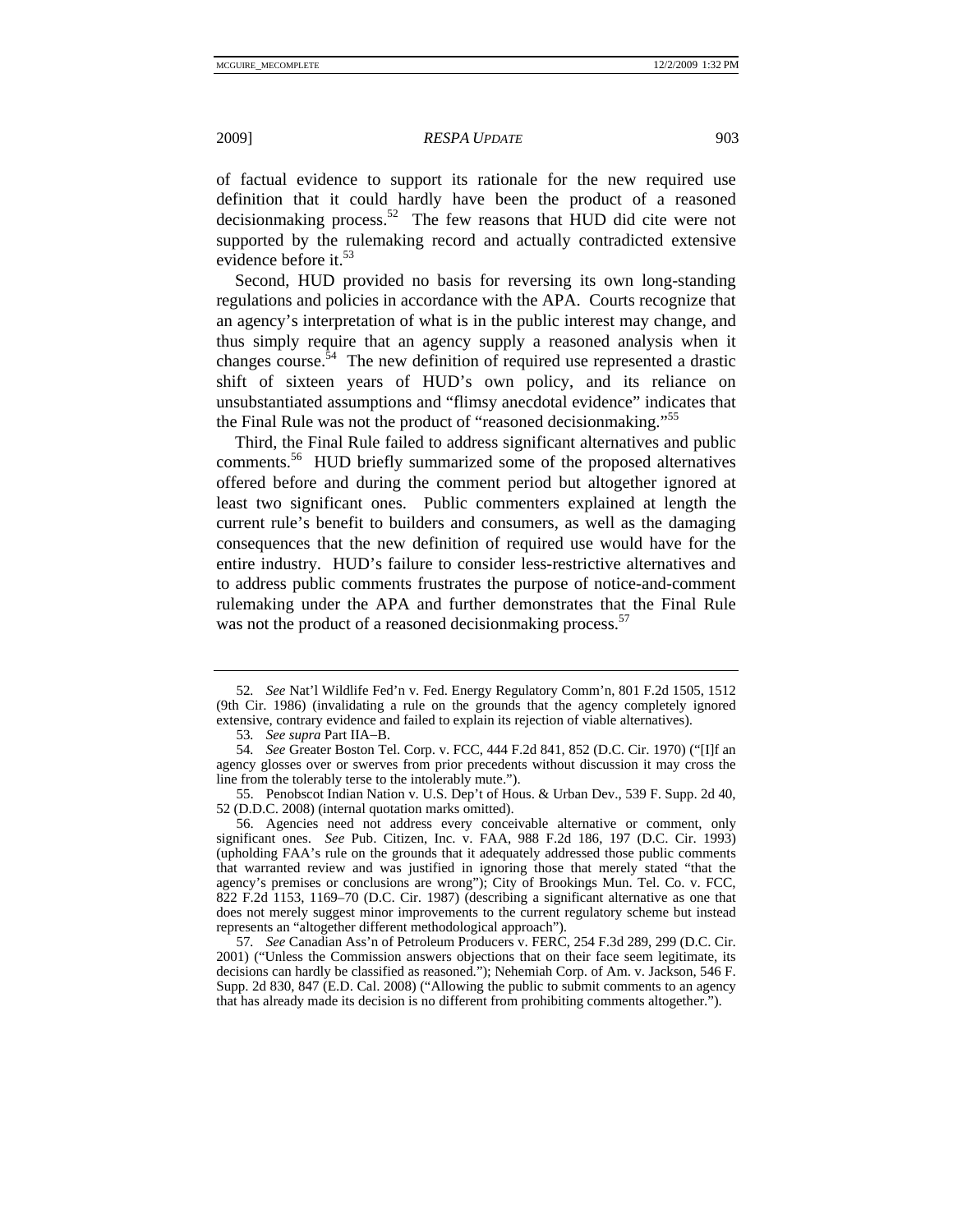Fourth, the Final Rule treated similar parties unevenly. While judicial review of agency actions is narrow in scope, agencies must regulate competitors within the same industry in a fair and evenhanded manner.<sup>58</sup> HUD claimed that the new required use definition was necessary to prevent builder practices that were unfavorable to consumers, yet it provided no evidence that the alleged detrimental conduct is exclusive to homebuilders or that this harm even exists at all. Such treatment was neither justified nor commensurate with the requirements of the APA.<sup>59</sup>

#### III. LOOKING FORWARD: A WORKABLE FRAMEWORK

Any future attempt at RESPA reform must make more of an effort to comport with the APA's procedural framework. First and most importantly, HUD must introduce concrete empirical data to support any future changes to  $RESPA<sup>60</sup>$  More specifically, HUD must demonstrate that AfBAs are harmful and that any change to the definition of required use would provide a measurable benefit to consumers.<sup>61</sup> Doing so will ensure that any reform measure is in the public interest and will be able to withstand judicial review.

Second, HUD must ensure symmetrical treatment of service providers; the overriding principle of fairness dictates that in all contexts "the government must govern with an even hand."<sup>62</sup> Singling out any one provider subjects the provision to immediate scrutiny and increases the

<sup>58</sup>*. See* United States v. Diapulse Corp., 748 F.2d 56, 62 (2d Cir. 1984) (conceiving the disparate treatment of similarly situated parties as contrary to law and grounds for invalidation).

<sup>59</sup>*. See, e.g.*, Marco Sales Co. v. FTC, 453 F.2d 1, 7 (2d Cir. 1971) (insisting an agency may not "grant to one person the right to do that which it denies to another similarly situated").

<sup>60</sup>*. See, e.g.*, BUREAU OF CONSUMER PROTECTION, BUREAU OF ECONOMICS & OFFICE OF POLICY PLANNING OF THE FTC, COMMENTS TO THE DEP'T OF HOUS. & URBAN DEV. ON PROPOSED AMENDMENTS TO THE REGULATIONS IMPLEMENTING THE REAL ESTATE SETTLEMENT PROCEDURES ACT 30 (2008), http://www.ftc.gov/be/v030001.pdf ("Absent clear evidence of probable harm from bundling related services, FTC staff believes that HUD should reconsider the proposed change because bundling can improve efficiency and save consumers money.")*.*

<sup>61</sup>*. See* Jackson, *supra* note 12, at 110 (concluding that because the economic impact of side payments in AfBAs is equivocal and dependent on numerous factors, only careful empirical investigations will resolve these issues in the future).

<sup>62</sup>*. See* Ger-Ro-Mar, Inc. v. FTC, 518 F.2d 33, 35 (2d Cir. 1975) (prohibiting the government from giving "its blessings to [petitioner's] competitors while condemning [petitioner]"); United States v. Undetermined Quantities of an Article of Drug Labeled as "Exachol," 716 F. Supp. 787, 795 (S.D.N.Y. 1989) (applying this principle to Food and Drug Administration's warning letter to a drug manufacturer and criticizing its uneven regulatory policy).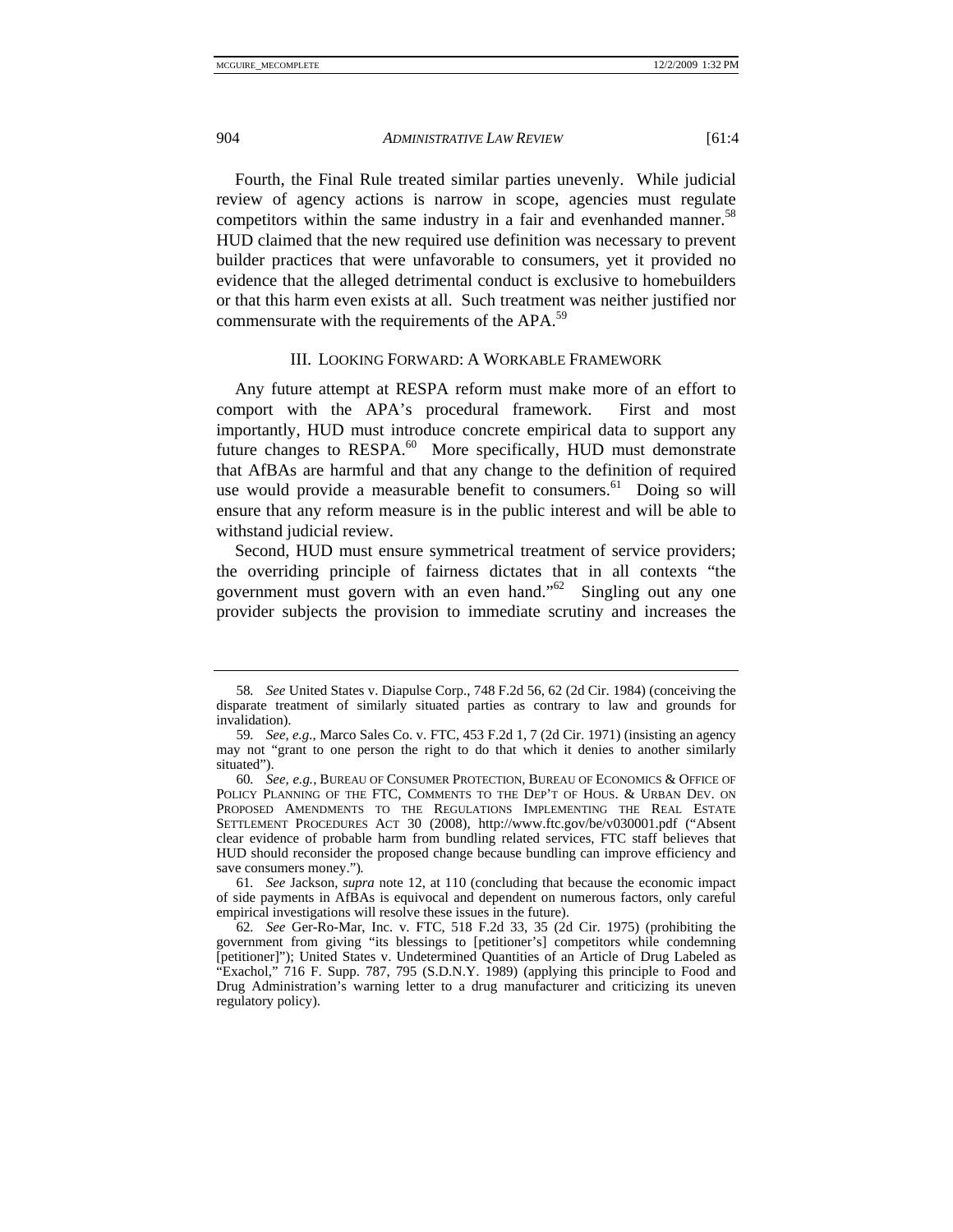chance that the rule will be invalidated. $63$  The Final Rule's definition of required use exemplified this detrimental lack of symmetry because it disproportionately burdened homebuilders and other nonsettlement service providers.

Third, HUD must ensure that any future changes to RESPA promote healthy competition among service providers; competition benefits consumers by keeping prices low and the quality and choice of services high. $^{64}$  Yet any attempt to maximize competition in the real estate market must harmonize supply-side competition and demand-side consumer protections.<sup>65</sup> In future RESPA reform efforts, HUD must demonstrate that its actions are necessary to prevent consumer harm, are tailored to minimize any anticompetitive impact, and stem from a comprehensive analysis of real estate settlement practices and market forces.

Lastly, any attempt at RESPA reform must coordinate with state laws<sup>66</sup> and align with other federal statutes that govern mortgage lending and residential real estate transactions. $67$  Counterbalancing these statutes could simplify the home-buying process for consumers and assure that service providers are not subject to overlapping or potentially conflicting requirements.

#### **CONCLUSION**

In the years leading up to RESPA's enactment in 1974, dire economic

<sup>63</sup>*. See* DEP'T OF THE TREASURY, BLUEPRINT FOR A MODERNIZED FINANCIAL REGULATORY STRUCTURE 81 (2008) ("Federal mortgage lending laws should ensure adequate consumer protection for *all* types of mortgage originators.") (emphasis added); REN S. ESSENE & WILLIAM APGAR, UNDERSTANDING MORTGAGE MARKET BEHAVIOR: CREATING GOOD MORTGAGE OPTIONS FOR ALL AMERICANS, at vi (2007) ("Regulators need to create clear guidance and fair rules of the game that are applied equally across the marketplace.").

<sup>64</sup>*. See* FTC, COMPETITION COUNTS: HOW CONSUMERS WIN WHEN BUSINESSES COMPETE 2 (2008), http://www.ftc.gov/bc/edu/pubs/consumer/general/zgen01.pdf (underscoring the importance of competition as what "makes our economy work" by providing consumers with choices in price, selection, and service).

<sup>65</sup>*. See* ORG. FOR ECON. CO-OPERATION & DEV., GLOBAL FORUM ON COMPETITION: THE INTERFACE BETWEEN COMPETITION AND CONSUMER POLICIES 230 (2008) (warning that failure to examine or the devaluation of these interwoven forces could produce a law that excludes low-cost service providers without actually preventing consumer harm or providing any countervailing benefits).

<sup>66</sup>*. See* GAO REPORT, *supra* note 18, at 48−49 (cautioning that without greater coordination among the various state regulators, many RESPA violations will "go undiscovered and uncorrected").

 <sup>67.</sup> This is not only a generally prudent practice but also a requirement of the Administrative Procedure Act. *See, e.g.*, Zabel v. Tabb, 430 F.2d 199, 209 (5th Cir. 1970) (requiring agencies to heed other relevant statutory policies when executing their own statutory responsibilities).